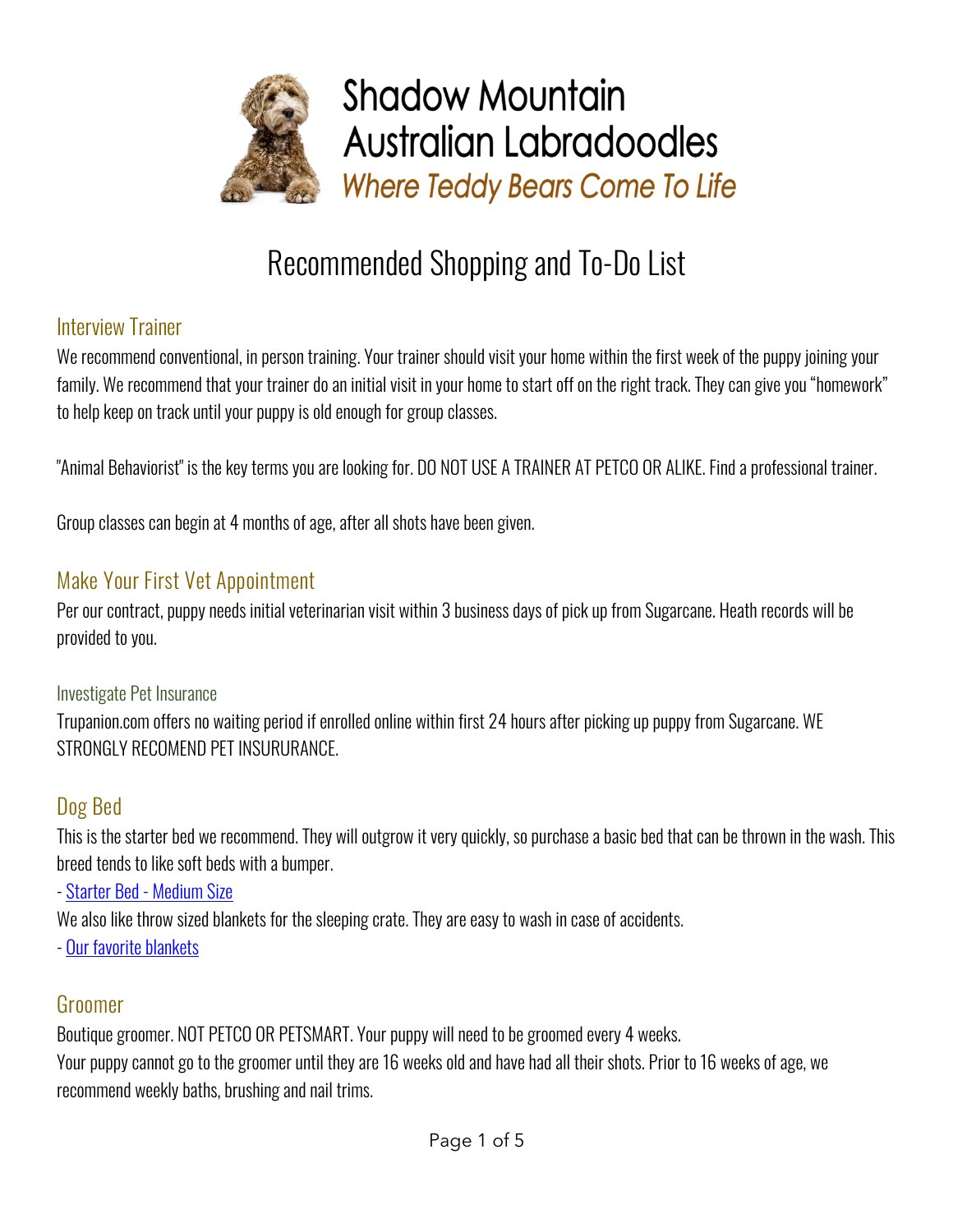

Dog Food Lucy Pet Products Chicken, Brown Rice and Pumpkin Limited Ingredient - Small Bites

Our puppies will go home eating Lucy's Chicken/Rice/Pumpkin unless otherwise stated. Please keep in mind that a growing puppy's appetite will fluctuate as they grow. Some days they will eat 1 cup of food, some days they will eat 3. This this not a breed that naturally overeats.

Food and Water Bowls We like metal bowls. Avoid plastic (they turn into chew toys) - 24 ounce Bowl

#### **Treats**

We recommend a "cookie" every time your puppy goes in the crate. -Blue Health Bars Training treats should be as small as a pea. A child can have 10 M&M's but not 10 pieces of cake. -Blue Training Treats

# Wire Crate

We buy our crates from Amazon, Chewy or Tractor Supply. This will serve as a safe place for your puppy when they cannot be supervised. We do NOT recommend a corral. This breed climbs so the corrals are worthless after 9 weeks of age. This crate will help with continuing training and keep your puppy safe.

- Double Door Dog Crate

Buy crate with 2 doors and a divider. Miniatures - 36" L x 24" W x 27" H Mediums - 42" L x 28" W x 33" H Standards - 48" L x 30" W x 33" H

Note that the stated packaging weights may be larger than your puppy will be. This breed stretches out when they sleep. Also, by utilizing the divider, you will just have to purchase one crate, rather than a new crate every month.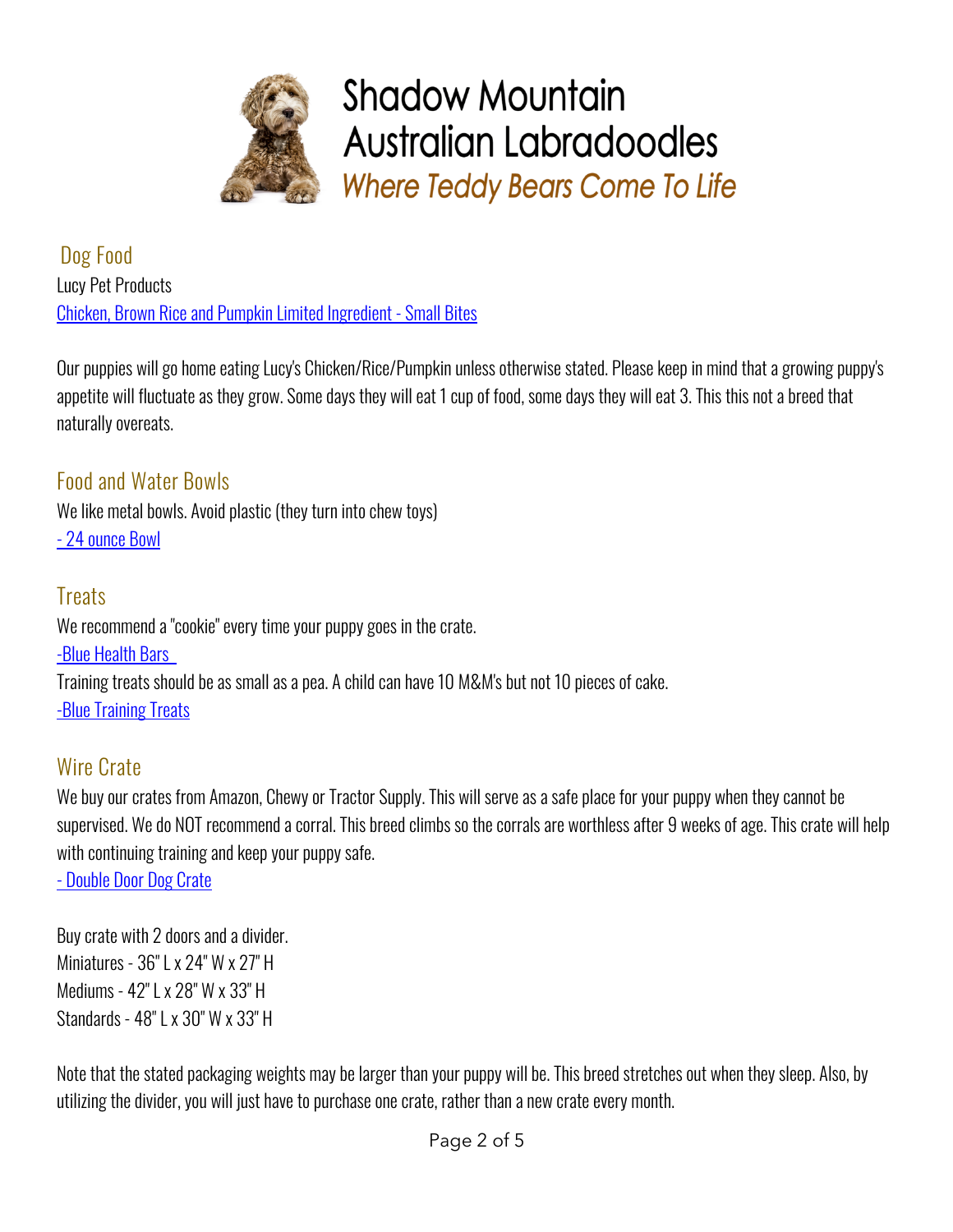

### Leash and Collar

Collar: Miniatures - Size Extra Small - 3/8 inch x 8-12 inches Mediums and Standards - Size Small - 5/8 inch x 10-14 inches

Collar should be light weight with a plastic or metal clasp, not a buckle. Please bring your leash and collar with you when you pick up your puppy. The smaller the clasp the better, so it won't be heavy on their neck.

Leash Miniatures - Size Extra Small - 3/8 inch x 6 ft Mediums - Size Small - 5/8 inch x 6 ft

#### Cleaning Solutions

We like Nature's Miracles Products. They have several options depending on your need to clean up accidents. We also like their laundry boosts for bedding accidents. Nature's Miracle

#### **Sheets**

Two sheets that will completely cover the play crate and sleeping crate.

Play Crate: Miniatures - Queen size Mediums and Standards - King size

Sleeping Crate All - Twin size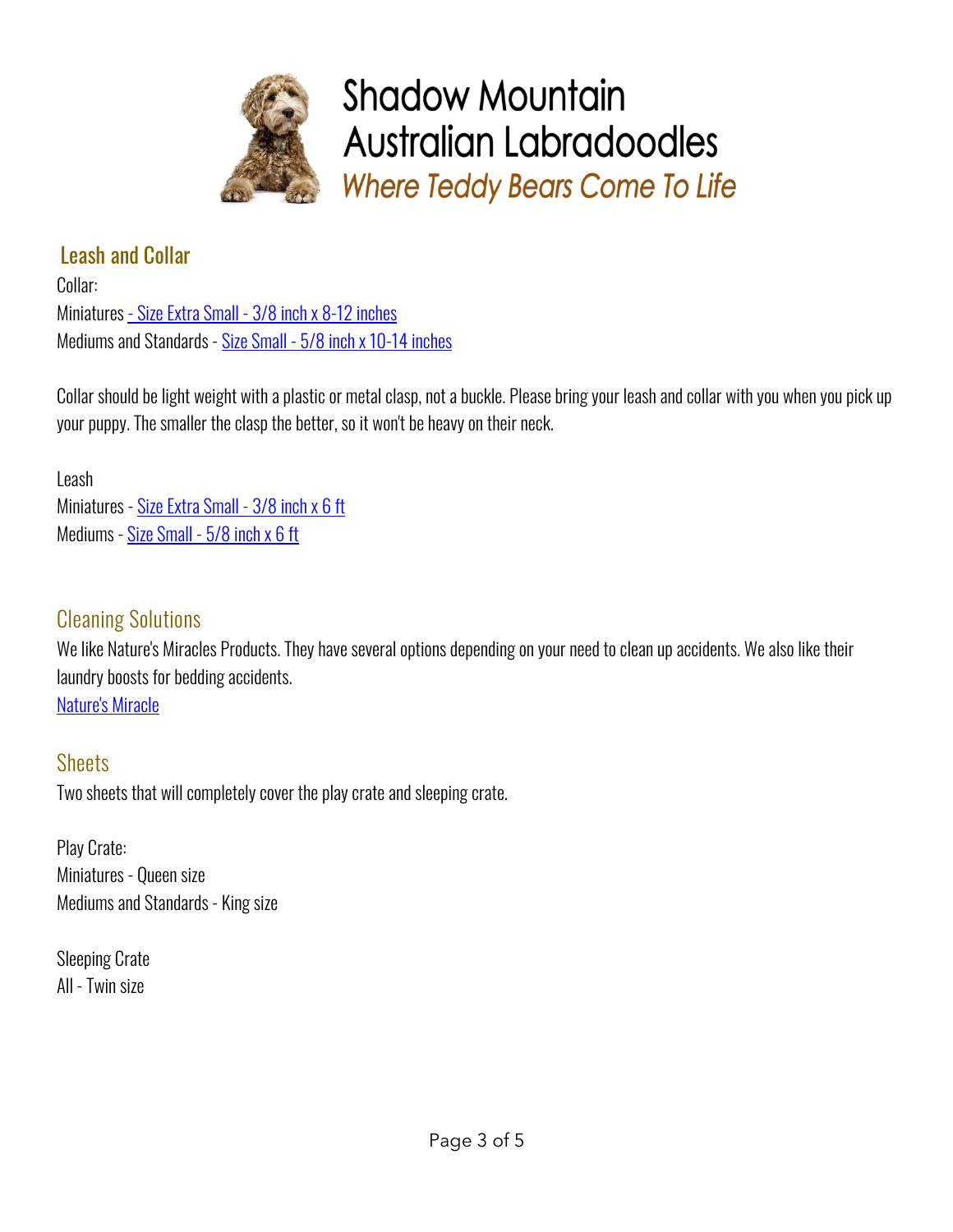

Grooming Supplies Our Favorites: Shampoo - Cowboy Magic Shampoo Conditioner - Cowboy Magic Conditioner Spot Detangler - Cowboy Magic Detangler and Shine

De-Matting Comb Slicker Brush Comb

**Nail Clippers** Quick Stop Bleeding Powder (For accidents when trimming nails)

**Shear Kit Trimmer** (For bottoms)

TropiClean Fresh Breath Kit

**Pro Ear Cleaner** Pro Ear Powder

**Mudbuster**